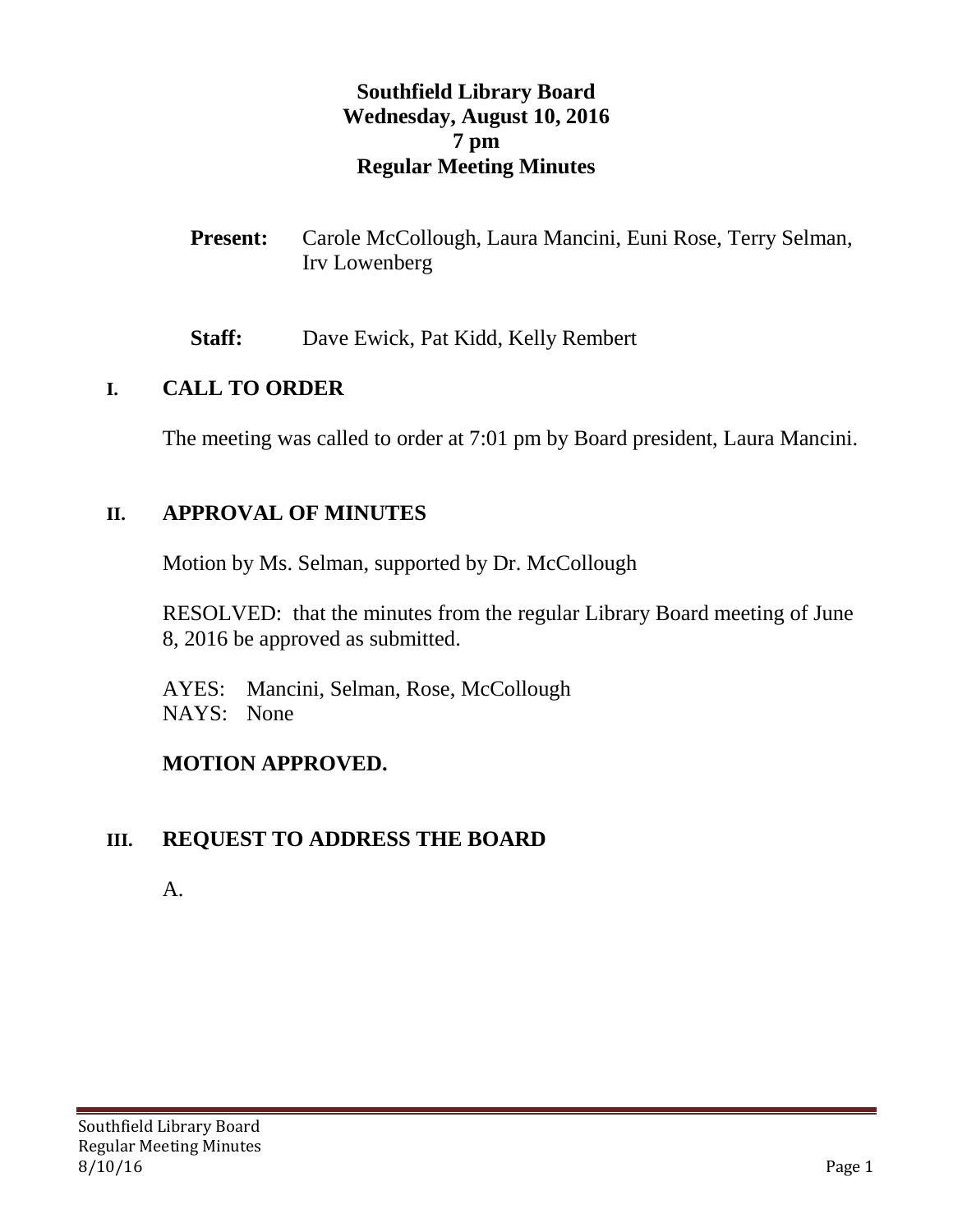#### **IV. TREASURER'S REPORT**

A. Ewick presented the July 2016 revenue reports. Mr. Ewick reports that fund balance was not used for the 2015-2016 budget year.

Motion by Ms. Rose, supported by Dr. McCollough

RESOLVED: that the Treasurer's report of August 10, 2016 be approved as submitted.

AYES: Mancini, Selman, Rose, McCollough NAYS: None

### **MOTION APPROVED.**

B. Personal Property Tax Repeal: Report by City Treasurer Irv Lowenberg

## **V. REPORTS**

- A. Deputy Librarian's Report: Mary Beall
	- Building Update: Facilities is looking at repairing/replacing old and cracked sidewalks. Preventative maintenance is being done by Bumler to the HVAC system.
	- Staffing Update: We are in the process of hiring Interns, Library Assistants and Computer Assistants.
- B. Arts Commission: May possible sale bookmark of the Boy/Bear as a fundraiser. November 2 book signing?

Friends Report: Dave Ewick: No meeting

LBA report: No meeting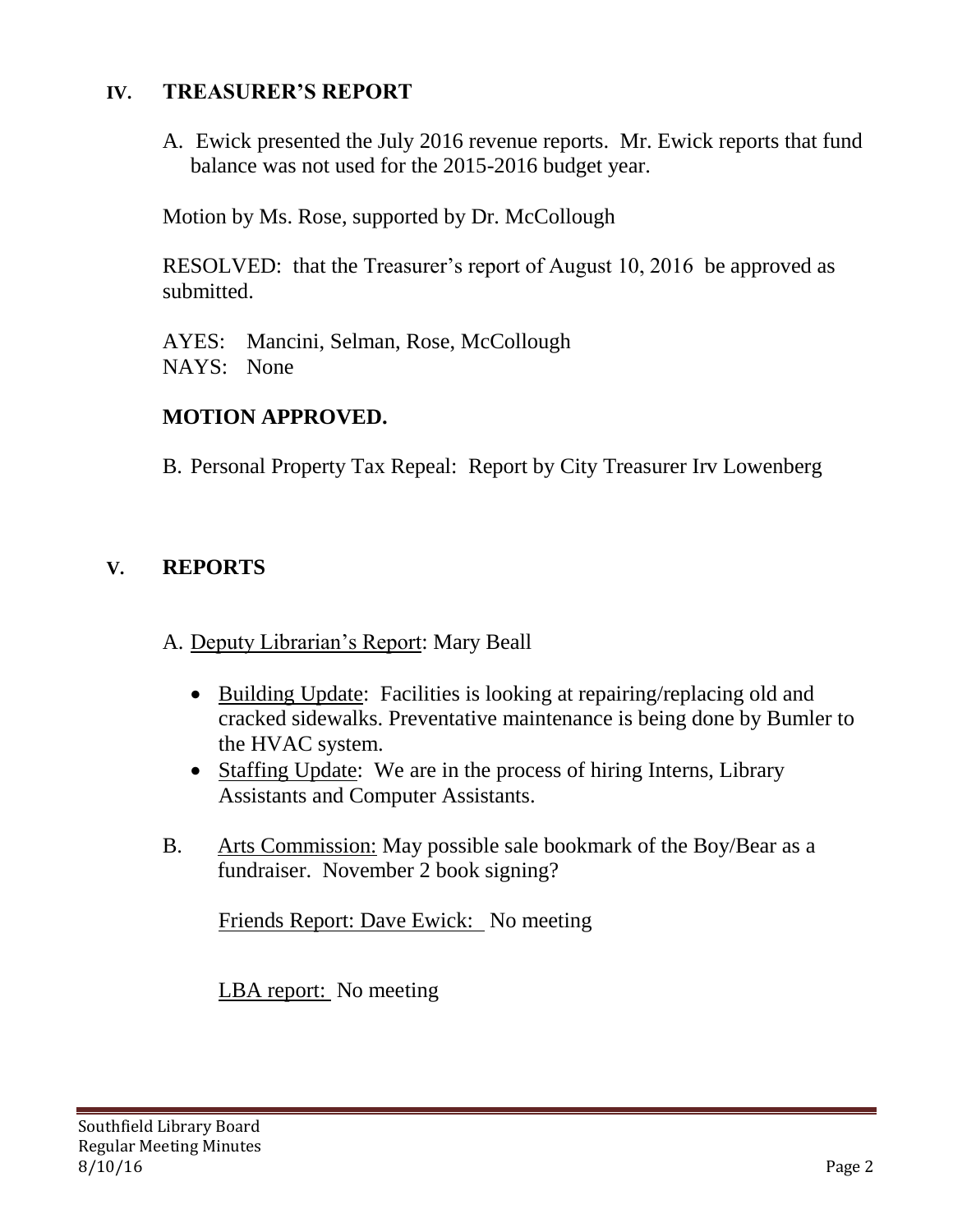### **VI. OLD BUSINESS**

- A. Meeting room policy: Kelly Rembert, Outreach Librarian attended the meeting to discuss the meeting room policy. The policy has been tabled until further investigation.
- B. Curbs and sidewalks: Mark Brandt, from facilities maintenance is currently inspecting all curbs and sidewalks for repair.

### **VII NEW BUSINESS**

A. Fountain: After a lengthy discussion regarding fountain repairs the board has determined its more cost efficient to close the fountain permanently.

Motion by Ms. Rose, supported by Dr. McCollough

RESOLVED: that the fountain be permanently closed due to exorbitant cost to maintain.

AYES: Mancini, Selman, Rose, McCollough NAYS: None

## **MOTION APPROVED.**